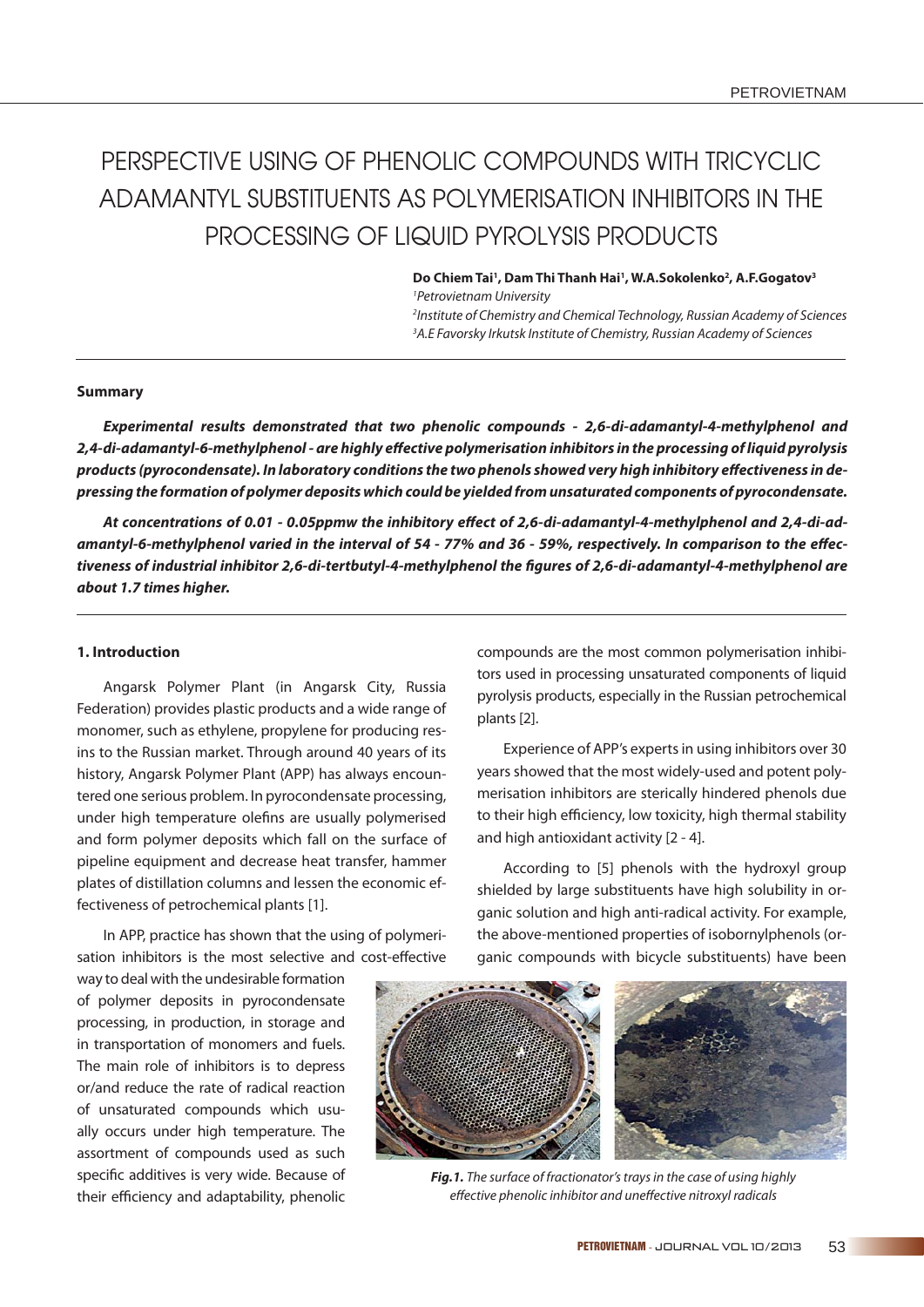confirmed by the results of laboratory experiments in pyrocondensate processing [6] and also by the data of antiradical activity in reaction with stable 2,2-diphenyl-1-picrylhydrazyl radical (DPPH) [7].

The experimental data [7] showed that among isobornylphenols only compounds whose hydroxyl group on both sides is shielded by isobornyl substituents have the highest anti-radical and inhibitory activity. Furthermore, these properties depend significantly on the structure of phenols: on the number of large substituents and on the mutual positions of substituents in the molecule relative to the reactive centre (OH-group). So it is expected that phenolic compounds with larger (tricyclic) substituents could have higher inhibitory effectiveness. From this point, phenolic compounds with adamatyl substituents should be perspective candidates. It is important to be reminded that some good properties of adamatyl phenols, such as biological activity, thermal stability, and low toxicity, have already been shown in some papers [13, 14]. However, the activity of these substances in inhibiting polymerisation reactions which usually occur under high temperatures in the processing of liquid pyrolysis products has not yet been studied.

In addition, it is well known that adamantane and its derivatives can be obtained at the petrochemical plants from its own materials - from cyclopentadiene-dicyclopentadiene (CPD-DCPD) fraction - by simple catalytic reactions [8]. For example, the industrial method for synthesis of adamantane from CPD has been studied and well organised (Fig.3) [9]. Various strong Lewis acids, such as  $\textsf{AICI}_3$  and SbCI<sub>3</sub> can be used as catalysts for this reaction. Moreover, the synthesis of adamantylphenols has now been fairly well mastered [10 - 12].

From the foregoing, the testing of inhibitory activity of adamantylphenols in pyrocondensate processing is essential and shows a certain scientific interest.

#### **2. Experiment**

#### *2.1. Purpose of study*

Evaluating the effectiveness of monohydroxy adamantylphenols in inhibiting formation of polymer deposits which occurs in pyrocondensate under high temperature; the experiment was carried out in a laboratory condition (130  $\pm$  2°C) which was similar to the production condition of the Angarsk Polymer Plant (APP).



Fig.2. Antiradical activity of isobornylphenols defined by the reaction with DPPH [7]



*Fig.3.* Synthesis scheme of adamantane from cyclopentadiene

*Table 1.* Essential unsaturated compounds of pyrocondensate K-20, wt. %

| <b>Components</b>             | <b>Quantity, % mass</b> |
|-------------------------------|-------------------------|
| 2-methyl-butene-1             | 1.53                    |
| 3-methyl-butene-1             | 0.32                    |
| 2-methyl-butene-2             | 0.77                    |
| 1-butyne                      | 0.37                    |
| 1,2-butadiene                 | 0.12                    |
| 1,3- <i>trans</i> -pentadiene | 2.10                    |
| 1,3-cis-pentadiene            | 1.67                    |
| 1,4- <i>trans</i> -pentadiene | 0.75                    |
| 1-pentene                     | 1.09                    |
| 3-ethyl-pentene-1             | 6.45                    |
| 4-methyl-pentene-2            | 0.46                    |
| cis-pentene-2                 | 0.32                    |
| trans-pentene-2               | 0.60                    |
| isoprene                      | 1.18                    |
| cyclopentene                  | 1.37                    |
| 3-ethyl-pentene-1             | 6.45                    |
| styrene                       | 0.31                    |

*Table 2.* Distillation fractions of pyrocondensate which were determined on "АРН-ЛАБ-03"

| Temperature (°C) reaching after different amount (% vol.) of pyrocondensate K-20 was distillated |      |      |      |      |      |      |      |      |       |      |
|--------------------------------------------------------------------------------------------------|------|------|------|------|------|------|------|------|-------|------|
| Starting boiling point                                                                           |      | 20   | 30   | 40   | 50   | 60   | 70   | 80   | 90    | 97.3 |
| 44.0                                                                                             | 56.0 | 60.5 | 66.0 | 70.5 | 74.0 | 81.0 | 85.5 | 97.5 | 147.5 |      |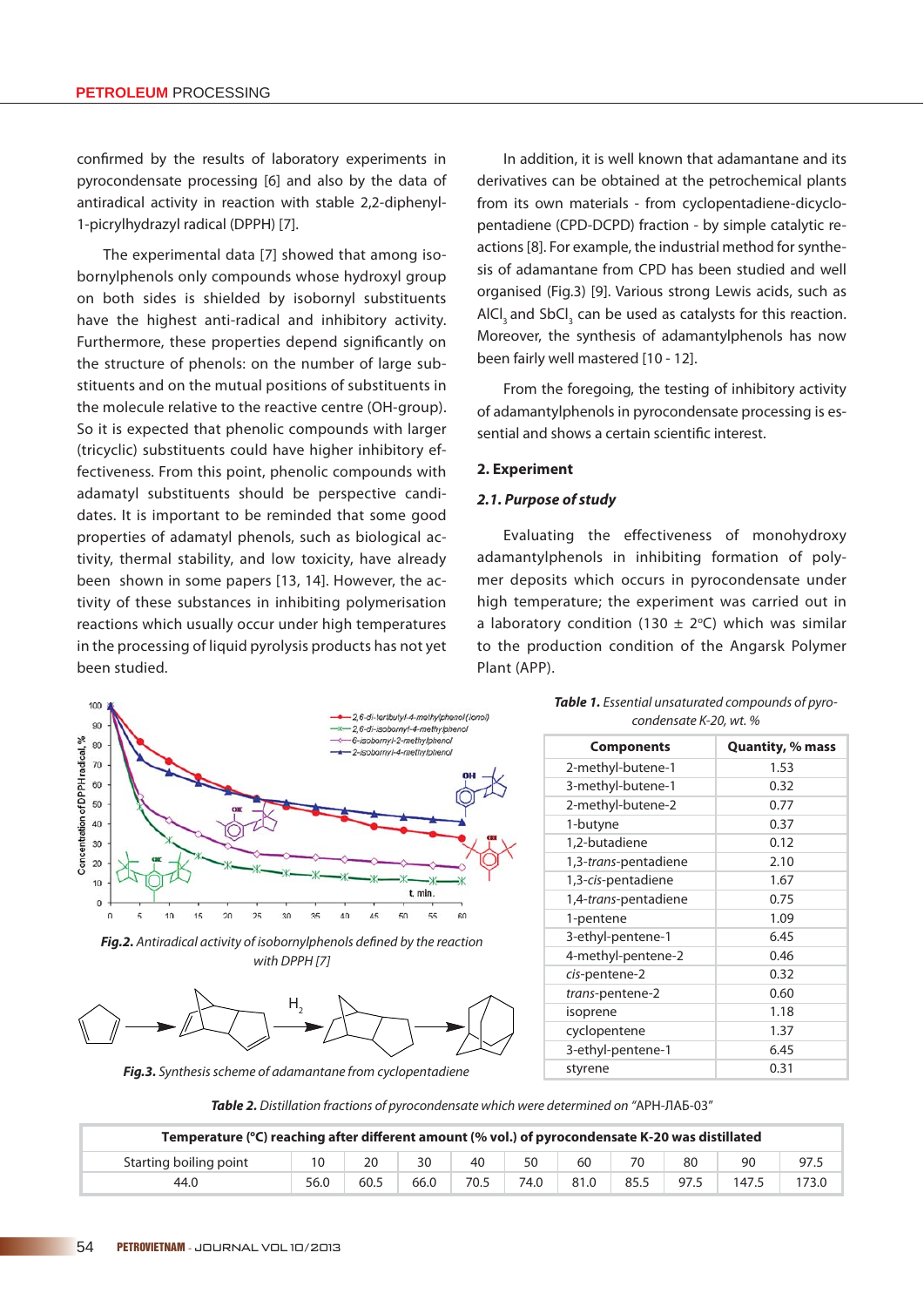$CH<sub>3</sub>$ 

## *2.2. Subjects of study*

In this research, liquid hydrocarbon mixtures of fractionator Nº-20 of the technological pipeline of APP (abbreviated as pyrocondensate K-20) were used as the objects for evaluating the inhibitory effectiveness of 2,6-di-adamantyl-4-methylphenol and 2,4-di-adamantyl-6-methylphenol.

Before each series of experiments the composition of pyrocondensate K-20 was studied by the Scientific and Research Centre (S&RC) of APP by chromatography mass spectrometry "Hewlett Packard-5MS" using the database of Angarsk Petrochemical Complex. The results are presented in Table 1.

The fractions of pyrocondensate K-20 were determined on the "АРН-ЛАБ-03" using the method of determining the fractions of the petroleum products (Table 2). In addition, some other properties of pyrocondensate K-20, provided by S&RC, are showed in Table 3.

#### *2.3. Adamantylphenols used in this research*

Phenolic compounds - adamantylphenols - used in this program were synthesised and provided by W.A. Sokolenko - senior researcher of the Institute of Chemistry and Chemical Technology, Siberian Branch of the Russian Academy of Sciences. These compounds are:

2,6-di-(1-adamantyl)-4-methylphenol (26DA4MP) (Fig.4a): synthesised by alkylation of p-cresol with 1-adamantanol at temperature 18 - 20°C in the presence of trifluoroacetic acid (TFA) as a catalyst [15]. 26DA4MP is white crystalline substances melting at 262 - 263°C.

2,4-di-(1-adamantyl)-6-methylphenol (24DA6MP) (Fig.4b): obtained by the reaction between o-cresol and 1-adamantanol in TFA catalyst [16]. This organic compound is a white crystal whose melting point is 245 - 247°C.

# *2.4. Methods of studying the inhibitory eff ectiveness of adamantylphenols*

2.4.1. Evaluating the inhibitory effect of adamantylphenols using Budarov's method

By this method, the inhibitory effective-

ness of adamantylphenols was determined by metering the inhibitor into an autoclave with pyrocondensate. Then, the autoclave with pyrocondensate and a certain amount of inhibitor experienced heat treatment at 130°C for 1 hour. Thence, the mixture was cooled to room temperature (~22°C), and the determination of polymer deposits formed after heating was carried out in appliance with the Russian GOST 8489-85 [17] on special device "ПОС-77М" (Fig.6).

A typical experiment includes the following steps:

- 100ml pyrocondensate was poured into a stainless steel autoclave (a type of reactor working under high pressure), and then a certain amount of inhibitor in the range from 0.01 - 0.05wt. % in comparison to mass of pyrocondensate was added to the autoclave.

- Then, the autoclave was carefully sealed and put into an oil thermostat which was already preheated to 130  $\pm$  2°C. The temperature was kept at this level for 1 hour, then the autoclave was taken out and cooled down to room temperature;

*Table 3.* Other properties of pyrocondensate

| <b>Properties</b>                                    | <b>Pyrocondensate K-20</b>       |  |  |  |
|------------------------------------------------------|----------------------------------|--|--|--|
| lodine number, g l <sub>2</sub> /100g pyrocondensate |                                  |  |  |  |
| Average molecular weight, g/mole                     | 87                               |  |  |  |
| Fractional composition                               | Primarily fraction $C_5$ - $C_7$ |  |  |  |



*Fig.4.* Structure of 2,6-di-(1-adamantyl)-4-methylphenol (a) and 2,4-di-(1 adamantyl)-6-methylphenol (b)



26DA4MP:  $R_1 = R_3 = R_6 = H$ ;  $R_2 = R_6 = CH_3$ ;  $R_4 = R_7 = Ad$ 24DA6MP:  $R_1 = R_2 = R_5 = H$ ;  $R_3 = R_7 = CH_3$ ;  $R_4 = R_6 = Ad$ 



*Fig.5.* Synthesis scheme of 26DA4MP and 24DA6MP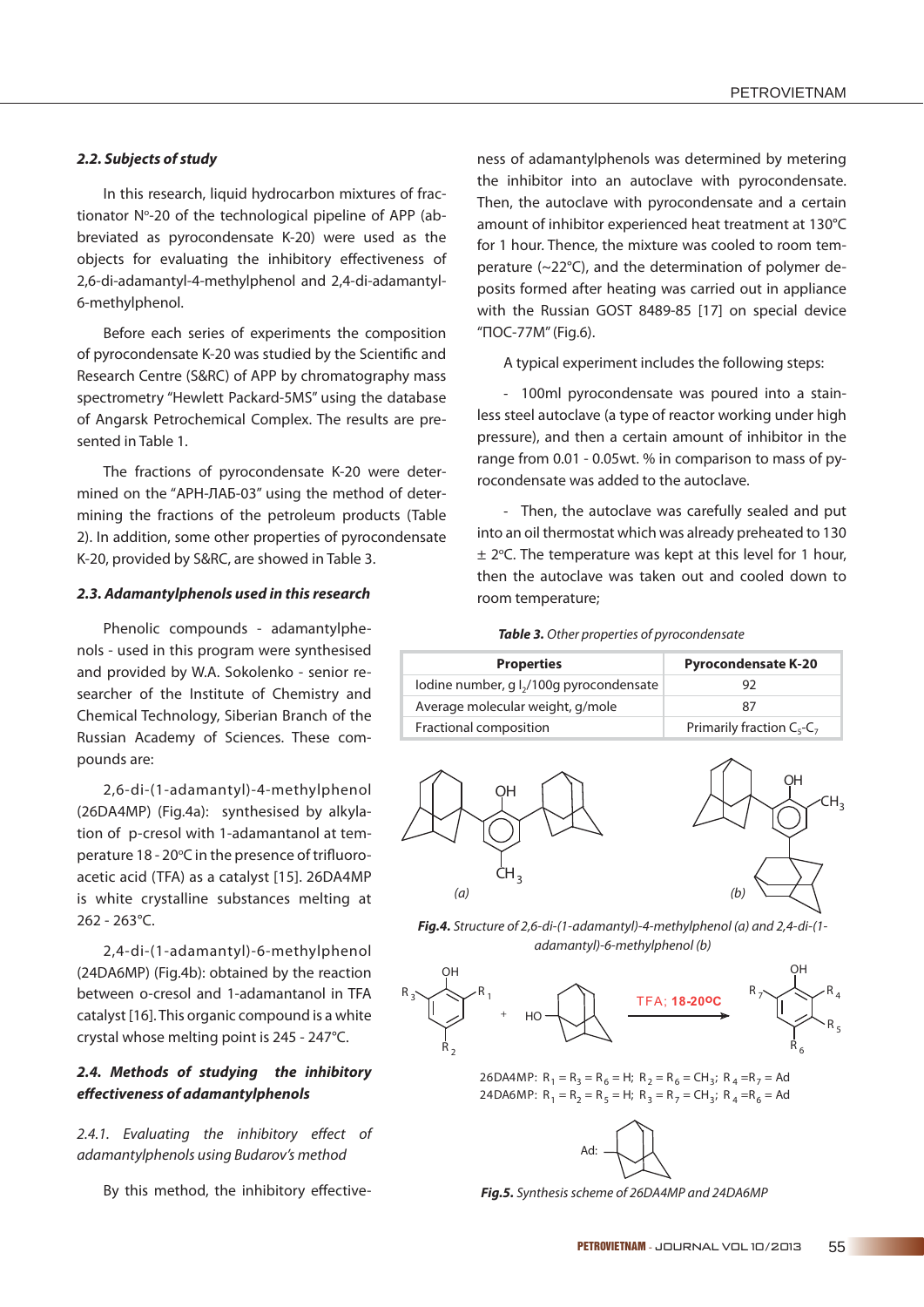

*Fig.6.* Special device "ПОС-77М" used for determination of polymer deposits

- In the next stage, pyrocondensate was distilled by water vapour at 160°C on the device type "ПОС-77М'' and the polymer deposits were weighed (C<sub>i</sub>);

- A parallel experiment without inhibitor was carried out, and then the quantity of polymer deposits was measured (C<sub>0</sub>);

- Inhibitory effect of the inhibitor was determined by correlating the mass of the polymer deposits formed in the presence of the inhibitor with the mass of polymer deposits formed in the absence of the inhibitor. Inhibitory effect was calculated by the following formula:

$$
E(\%) = \frac{C_o - C_i}{C_o} \times 100
$$
 (1)

The discrepancies between the results of two parallel experiments should not exceed the values given in Table 4.

*Table 4.* Acceptable discrepancies between the results of two determinations

| Amount of polymer deposits,<br>mg/100cm <sup>3</sup> of pyrocondensate | <b>Permissible differences</b> |
|------------------------------------------------------------------------|--------------------------------|
| Up to $15$                                                             | 2 <sub>mg</sub>                |
| Above 15 to 40                                                         | 3 <sub>mg</sub>                |
| Above 40 to 100                                                        | 8% of the lower result         |
| Above 100                                                              | 15% of the lower result        |

2.4.2. Determining inhibitory effect of adamantylphenols using the iodine number

The iodine number of pyrocondensate was determined by a standard method - the Russian GOST 2070- 82 "Methods for determining the iodine number and concentration of unsaturated hydrocarbons" [18]. This method is widely used to determine the iodine number and the concentration (mass %) of unsaturated hydrocarbons in gasoline, diesel fuel and other light petroleum products.

The method is carried out by mixing alcoholic solution of iodine and pyrocondensate (gasoline, diesel fuel and other products). After that, the titration of the alcoholic solution with sodium thiosulfate solution ( $Na<sub>2</sub>S<sub>2</sub>O<sub>3</sub>$ ) is undertaken to determine the mass of free iodine  $(I_2)$ which did not react with unsaturated compounds in the pyrocondensate:

$$
I_2 + 2Na_2S_2O_3 \rightarrow 2Nal + Na_2S_4O_6
$$

Then the amount of iodine (g) involved in the reaction with unsaturated compounds containing in 100g pyrocondensate is evaluated.

Iodine number (Z) of pyrocondensate is calculated by the following formula:

$$
Z = \frac{100 \times (V_1 - V_2) \times 0.012692 \times F}{m}
$$
 (2)

Where:

 $V<sub>1</sub>$  (cm<sup>3</sup>): The amount of sodium thiosulfate consumed in the titration of iodine in a blank experiment (without pyrocondensate);

 $V<sub>2</sub>$  (cm<sup>3</sup>): The amount of sodium thiosulfate consumed in the titration of iodine in the experiment with pyrocondensate;

 $F = 1$ : Factor of sodium thiosulfate solution 0.1mol/ dm3 ;

m: The mass of pyrocondensate;

0.012692: The amount of iodine contained in 1cm<sup>3</sup> solution of  $\text{Na}_2\text{S}_2\text{O}_3$  0.1N.

The iodine number of pyrocondensate is the average value of iodine numbers calculated from four parallel experiments, and then the iodine number is rounded to 1 decimal digit.

By the iodine number method, the inhibitory effect of the inhibitor is calculated using the following formula:

$$
E\left(\frac{\%}{\text{O}}\right) = \frac{(Z_{130,(2)} - Z_{130,(1)})}{(Z_{20} - Z_{130,(1)})} \times 100\tag{3}
$$

Where:

 $Z_{130, (1)}$  and  $Z_{130, (2)}$ : Iodine number of pyrocondensate after heat treatment at 130°C in the blank experiment (without inhibitor) and in the experiment with inhibitor, respectively;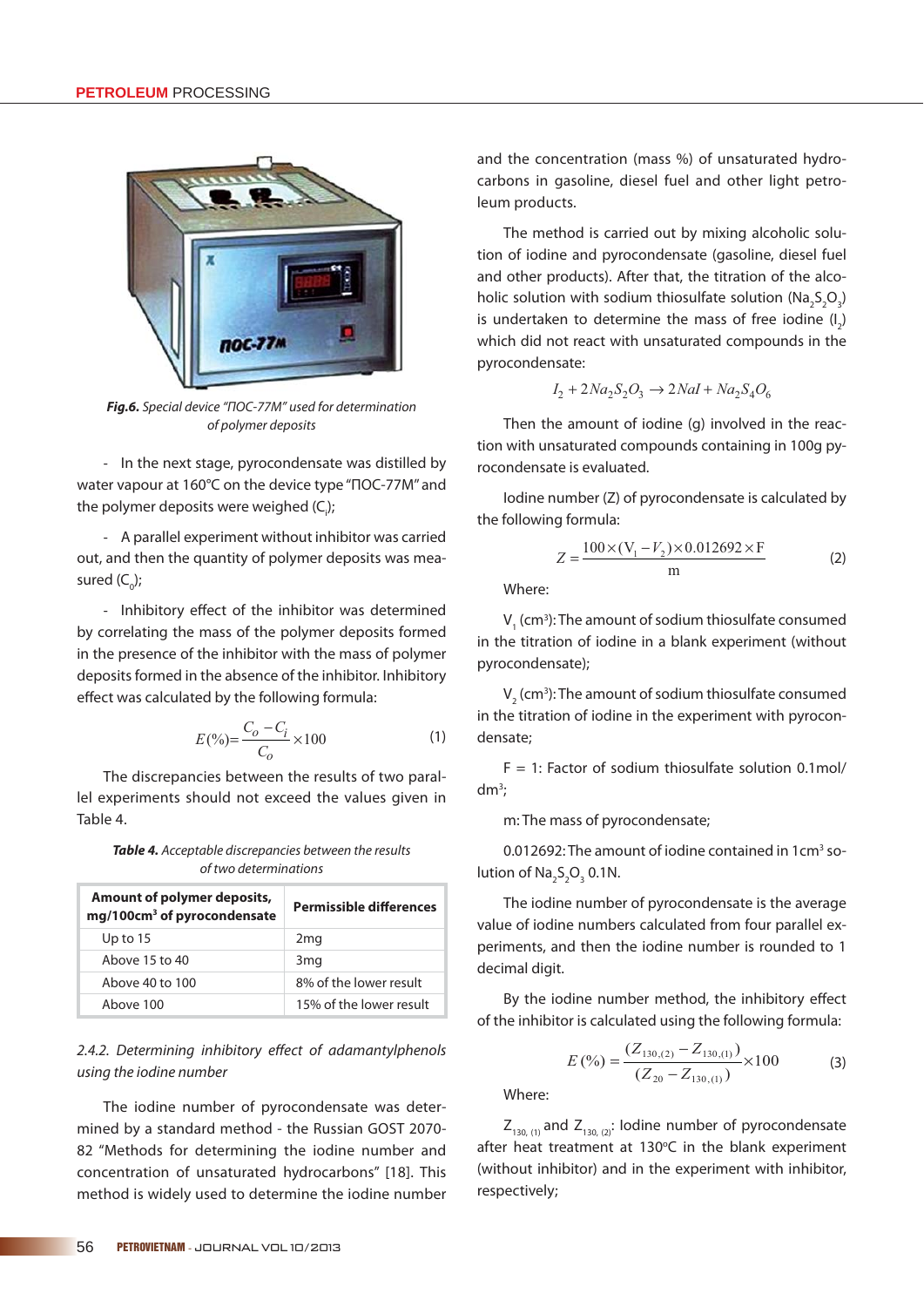$Z_{20}$ : Iodine number of pyrocondensate without inhibitor before heat treatment (20°C).

#### **3. Experimental results and discussion**

The data were determined by a series of experiments in laboratory conditions. The methods for determining inhibitory effects were introduced above (section 2.4).

Phenolic compounds with adamantyl substituents were thoroughly dissolved in pyrocondensate. Therefore, they can be dosed directly without using auxiliary solvents.

The experimental data showed that after heat treatment of pyrocondensate K-20 in the absence of inhibitor the level of polymer deposits was very high and reached 375mg/100cm<sup>3</sup> pyrocondensate. The figures decreased strongly to 206 - 262mg in the case of using ionol (Fig.7). It can be easily seen that in the presence of 26DA4MP the number dropped significantly to 85 - 171mg. This indicated that 26DA4MP was more effective than the widely used inhibitor ionol.



 *Fig.7.* Amount of polymer deposits formed in pyrocondensate K-20 at different concentration of 26DA4MP and lonol



Experimental results presented indicate that the compound 26DA4MP had high activity in inhibiting radical reactions of unsaturated components of pyrocondensate K-20. Indeed, on effectiveness, 26DA4MP far exceeds ionol - industrial inhibitor (Fig.8). In the range of inhibitor concentrations from 0.01 - 0.05 wt.% (or ppmw), inhibitory effectiveness of 26DA4MP reached 54 - 77% while the data of ionol gave the values of 30 - 45%. We can see that inhibitory effects of the two inhibitors increased proportional to their concentrations in pyrocondensate, and at any concentration the inhibitory effects of 26DA4MP were superior to the figures for ionol. It should be emphasised that at concentration 0.01wt.% the effectiveness of 26DA4MP reached 54% which was already higher than the data of ionol (45%) achieved at concentration 0.05wt.%.

We considered that the reasons for the higher inhibitory effectiveness of 26DA4MP in comparison to ionol are the following:

- First of all, 26DA4MP had higher solubility in pyrocondensate than ionol. At room temperature  $(\sim 24^{\circ}C)$  the average solubility of 26DA4MP in pyrocondensate is about 93mg/cm<sup>3</sup> while the number for ionol is only around 56mg/cm3 . Practice showed that if an inhibitor has good solubility in pyrocondensate (or in objects which need to be protected from polymer deposits formation) then the system "inhibitor + pyrocondensate" is more homogenous. Consequently, the inhibitory effectiveness of the inhibitor is high because the radical reactions between inhibitors and alkyl radicals usually are homogenous [20, 21].

- It is well-known that in depressing the formation of polymer deposits by using phenolic inhibitors the main process is the reaction of phenols (PhOH) or phenoxyl radicals (PhO•) with alkyl radicals:

 $PhOH + Re \rightarrow PhO+ RH$  (4)

$$
PhO\cdot + R\cdot \rightarrow Ph_1O\cdot + R\cdot
$$
 (5)

Unfortunately, some undesirable secondary reactions, such as reaction O-O-recombination of phenoxyl radicals usually occur parallel with the main reactions.

$$
PhO\cdot + PhO\cdot \rightarrow Ph-O-O-Ph
$$
 (6)

$$
PhO\cdot + Ph_1O\cdot \rightarrow Ph-O^{\cdot}O\cdot Ph_1
$$
 (7)

$$
Ph1O\bullet + Ph1O\bullet \rightarrow Ph1-O\cdot O\cdot Ph1
$$
 (8)

However, the rate of reactions (6), (7) and (8) is high only if two ortho- positions from both sides of OH-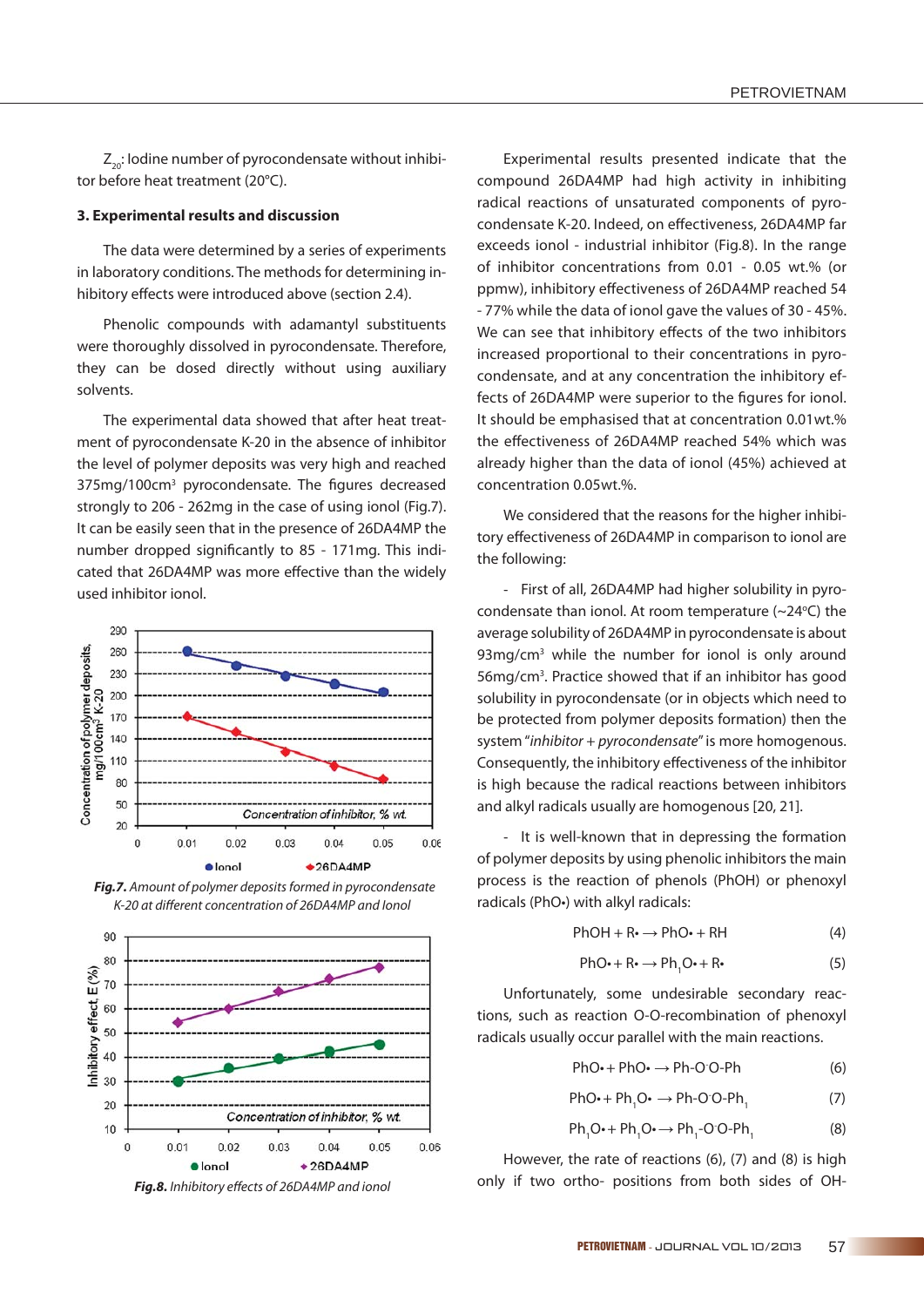group in phenols are small substituents. From this point, 26DA4MP was more effective than ionol because adamantyl groups are much larger than tert-butyl groups, so they prevented the contact of two phenoxyl radicals created from 26DA4MP. A possible schematic reaction O-Orecombination of phenoxyl radicals formed from phenolic inhibitors is presented in Fig.9.

From hypothetical schemes it could be understood that in pyrocondensate processing both directions (a) and (b) are not desirable because they lead to inefficient consumption of inhibitors. However, in the case of Ionol, direction (a) could occur because two tert-butyl substituents are not large enough to prevent the reaction O-O-recombination. On the other hand, reaction O-Orecombination (b) could not occur because two adamantyl chains are very large. Therefore, two phenoxyl radicals created from adamantyl phenol could not approach closely enough and react with each other.

The higher the rate of polymer deposits formation the lower the concentration of unsaturated compounds in pyrocondensate after heat treatment, and vice versa. In

addition, the quantitative characteristic of the content of unsaturated hydrocarbons in pyrocondensate can be estimated by the iodine index of pyrocondensate.

It is clear that the higher the content of unsaturated compounds in pyrocondensate, the higher the iodine index of pyrocondensate. Based on this argument, iodine numbers of pyrocondensate before and after heat treatment in the case of using inhibitors and without inhibitors could be used as an independent method to assess inhibitory activity of ionol and 26DA4MP. The iodine values were calculated by formula (2) and presented in Table 5 and Fig.10.

The Fig.10 showed that at the concentrations in the range of 0.01 - 0.05%wt. in the case of using 26DA4MP as an inhibitor, iodine numbers of pyrocondensate reached the level of 63 - 76mg  $I_2/100$ mg pyrocondensate. When ionol is used the figures dropped to 50 - 58mg l<sub>2</sub>/100mg pyrocondensate. In addition, it is clear that iodine numbers of both inhibitors were proportional to their concentrations in pyrocondensate.

By iodine number, the inhibitory effect can be calcu-



*Fig.9.* Reaction O-O-recombination between phenoxyl radicals formed from ionol (a) and from 26DA4MP (b)

| <b>Table 5.</b> lodine number of pyrocondensate K-20 |  |
|------------------------------------------------------|--|
|------------------------------------------------------|--|

|           |         | Temperature,<br>°C | lodine number (Z) of pyrocondensate in case of using<br>inhibitors at different concentration (% wt.) |      |      |      |      |  |
|-----------|---------|--------------------|-------------------------------------------------------------------------------------------------------|------|------|------|------|--|
|           |         |                    | 0.01                                                                                                  | 0.02 | 0.03 | 0.04 | 0.05 |  |
|           | $W1*$   | $20**$             | 92.0                                                                                                  |      |      |      |      |  |
| Inhibitor |         | $130***$           |                                                                                                       |      | 30.8 |      |      |  |
|           | lonol   | $130***$           | 50.4                                                                                                  | 54.1 | 54.3 | 58.5 | 57.9 |  |
|           | 26DA4MP | $130***$           | 62.8                                                                                                  | 68.8 | 70.2 | 76.4 | 77.5 |  |

\* - WI: Iodine number of pyrocondensate without inhibitor; \*\*: Iodine number of pyrocondensate before heat treatment; \*\*\*: lodine number of pyrocondensate after heat treatment at 130°C

lated by formulation (3). The results are presented in Fig.11. As mentioned above, the higher the iodine index the higher the content of unsaturated compounds in pyrocondensate after heat treating under high temperature  $\sim$  130 $\degree$ C, and consequently, the higher the inhibitory effect.

Based on inhibitory effectiveness determined by the two independent methods we can see that the inhibitor 26DA4MP was much more effective than industrial Ionol. Indeed, the inhibitory effects of 26DA4MP varied in the interval of 60 - 80% and about 1.63 times higher than the figures of ionol.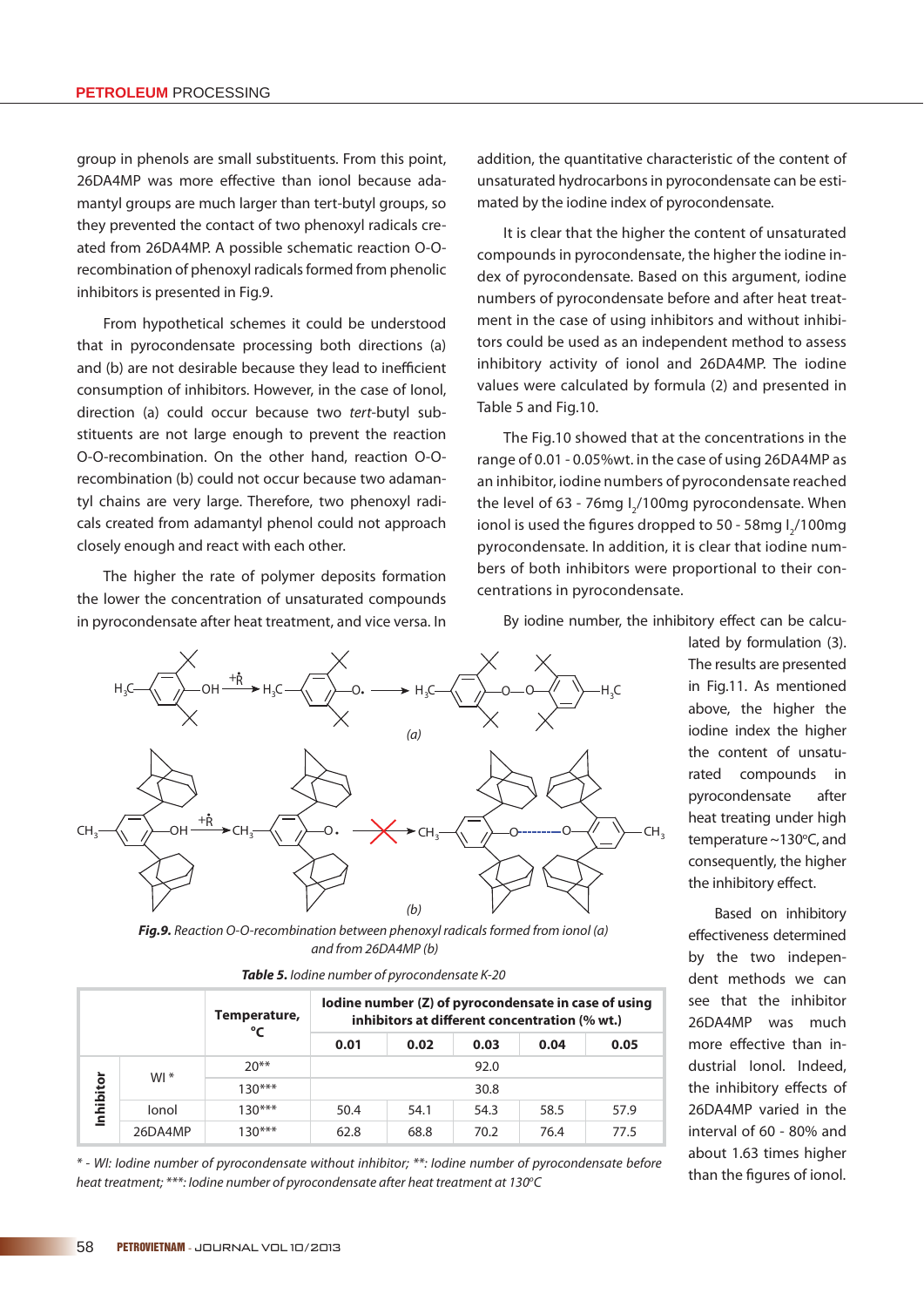

*Fig.10.* Iodine number of pyrocondensate with inhibitor ionol or 26DA4MP



Fig.11. Inhibitory effect of ionol and 26DA4MP evaluated by iondine number

In comparison to 26DA4MP, its analogue - compound 24DA6MP - showed lower levels of inhibitory effect. However, this compound was still more effective than ionol.

The graph in Fig.12 shows that in the presence of 24DA6MP the quantity of polymer deposits achieved the level of 154 - 241g/100cm<sup>3</sup> pyrocondensate K-20. On the other hand, the data rose significantly to 206 - 262g/100cm<sup>3</sup> in the case of using ionol as inhibitor. This means that 24DA6MP was more effective in protecting unsaturated components from polymerisation reaction than ionol.

The experimental data (Fig.13) showed that at any concentration in the range of 0.01 - 0.05wt.% 24DA6MP's effects were higher than the figures for the industrial inhibitor - ionol. It was clearly seen that in the interval of 0.01 - 0.03wt.% the data of 24DA6MP increased from 35 - 58%. However, the figures remained stable at this level despite its concentration rising from 0.03 - 0.05wt.%. This indicates that a high concentration of 24DA6MP in pyrocondensate was not needed.



*Fig.12.* Amount of polymer deposits formed in pyrocondensate K-20 at different concentration of 24DA6MP and lonol



Fig.13. Inhibitory effect of 24DA6MP and ionol

It is supposed that at a high concentration of 24DA6MP, the unwanted O-O-recombination reaction of phenoxyl radicals (Fig.14) occurred more slowly than that presented in Fig.9a as the result of sterical effect of a large adamantyl group. However, the former could occur much faster than the O-O-recombination reaction showed in Fig.9b.

According to this scheme (Fig.14), phenoxyl radicals, which were formed from 24DA6MP, could rotate around its C-O axis and choose the most appropriate position to react with each other. Because of the small size of methyl group phenoxyl radicals formed from 24DA6MP, they were more active in participating in O-O-recombination reaction, and therefore, less effective in inhibiting the formation of polymer deposits.

It is very interesting that the change of relative positions of the methyl and adamantyl groups in the benzene rings (methyl group from para- position to ortho- position and adamantyl group from ortho- position to para- position) led to significant decrease of the inhibitory effect of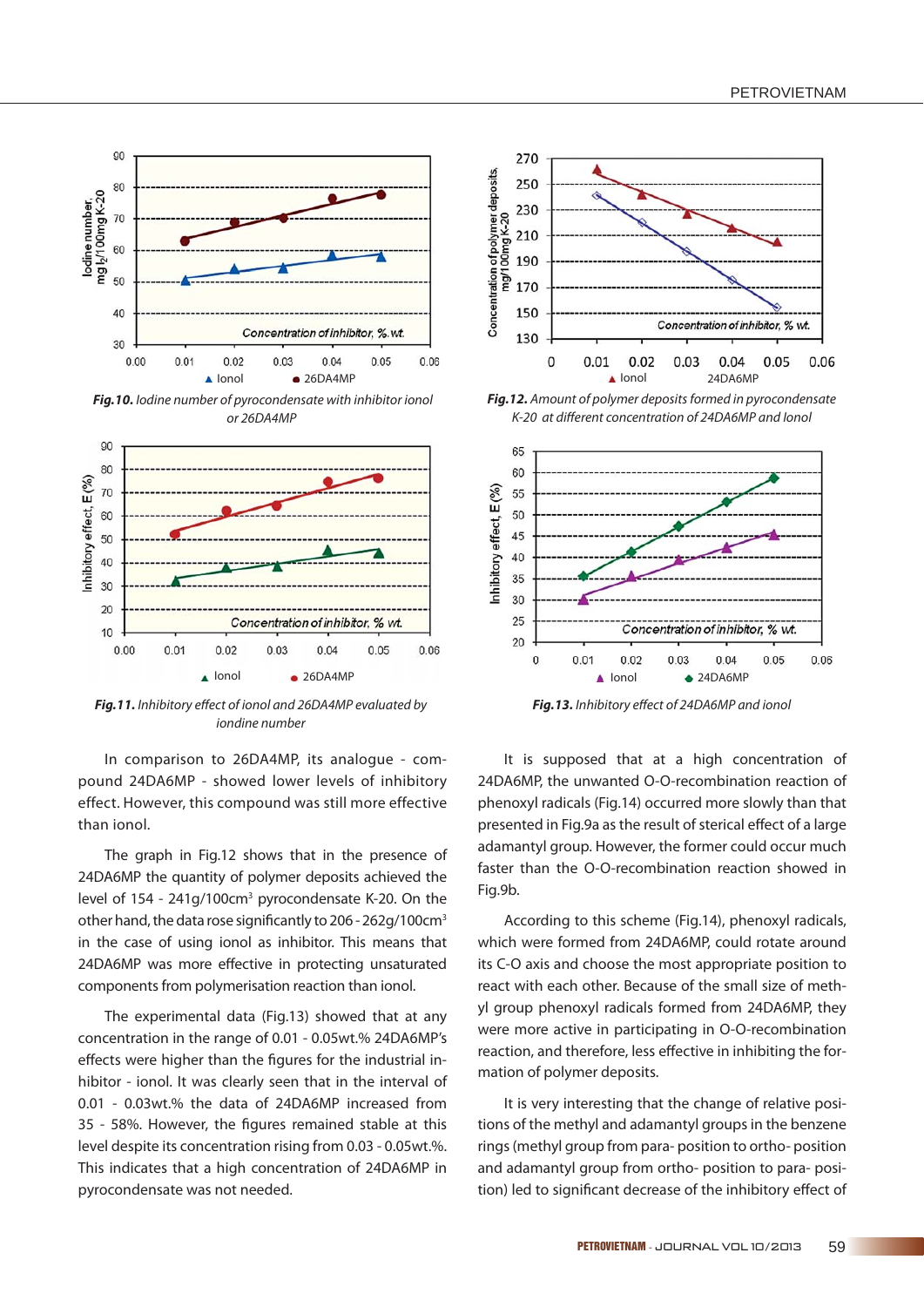

Fig.14. The inefficient consumption of inhibitor 24DA6MP

*Table 6.* Iodine number of pyrocondensate K-20

|           |         | Temperature,<br>°⊂ | lodine number (Z) of pyrocondensate in case of<br>using inhibitors at different concentration (% wt) |      |      |      |      |  |  |
|-----------|---------|--------------------|------------------------------------------------------------------------------------------------------|------|------|------|------|--|--|
|           |         |                    | 0.01                                                                                                 | 0.02 | 0.03 | 0.04 | 0.05 |  |  |
|           | $W1*$   | $20**$             | 92.0                                                                                                 |      |      |      |      |  |  |
| Inhibitor |         | $130***$           | 30.8                                                                                                 |      |      |      |      |  |  |
|           | lonol   | $130***$           | 50.4                                                                                                 | 53.4 | 54.3 | 58.0 | 58.3 |  |  |
|           | 24DA6MP | $130***$           | 52.6                                                                                                 | 56.0 | 59.7 | 63.3 | 66.7 |  |  |

\* : WI: Iodine number of pyrocondensate without inhibitor; \*\*: Iodine number of pyrocondensate before heat treatment; \*\*\*: lodine number of pyrocondensate after heat treatment at 130°C



*Fig.15.* Iodine number of pyrocondensate with inhibitor ionol or 24DA6MP



**Fig.16.** Inhibitory effect of ionol and 24DA6MP evaluated by iondine number

phenolic compounds. This demonstrated that the sterical effect of large groups at ortho-positions (of benzene ring) is one of the key factors creating high inhibitory effectiveness of phenolic compounds.

We also carried out the determination of the iodine index of pyrocondensate to study the inhibitory effectiveness of 24DA6M. The experimental figures are presented in Table 6 and Fig.15.

According to the experimental data, as the concentration of inhibitors varied from 0.01 - 0.05wt.% iodine numbers of 24DA6MP were higher than the figures of ionol by around 2 - 9 units. It means that 24DA6MP more effectively saved unsaturated components of pyrocondensate from polymeri-

sation reaction than Ionol. Indeed, in the concentration range from 0.01 - 0.05wt.% the inhibitory effectiveness of ionol archived 32 - 45% while in this range of concentration the number of 24DA6MP increased from 36 - 59% (Fig.16).

## **4. Conclusions**

The experimental results in laboratory conditions showed that two monohydroxy phenols with adamantly substituents at ortho- positions were highly effective polymerisation inhibitors in pyrocondensate processing. The inhibitory effect of 26DA4MP achieved 57 - 78% and is higher than that of ionol - widely used industrial polymerisation inhibitor - at around 19 - 20%. In addition, the study on the inhibitory effect of the two adamantylphenols has opened a new way of using phenolic compounds with tricyclic substituents as highly effective polymerisation inhibitors. It is considered that the use of adamantylphenols as inhibitors for processing of liquid pyrolysis products of Angarsk Polymer Plant is likely to bring high economic efficiency to the plant in the future. However, some testing of these compounds in an industrial scale trial is needed before using them in the plant's technological pipeline.

With the proven advantages on inhibitory effectiveness and, in addition, relatively simple synthesis and cheap source of raw materials, the use of these substances for petrochemical facilities, for manufacturing monomers, and for stabilising petroleum products in Vietnam is essential. However, in order to accurately assess the eco